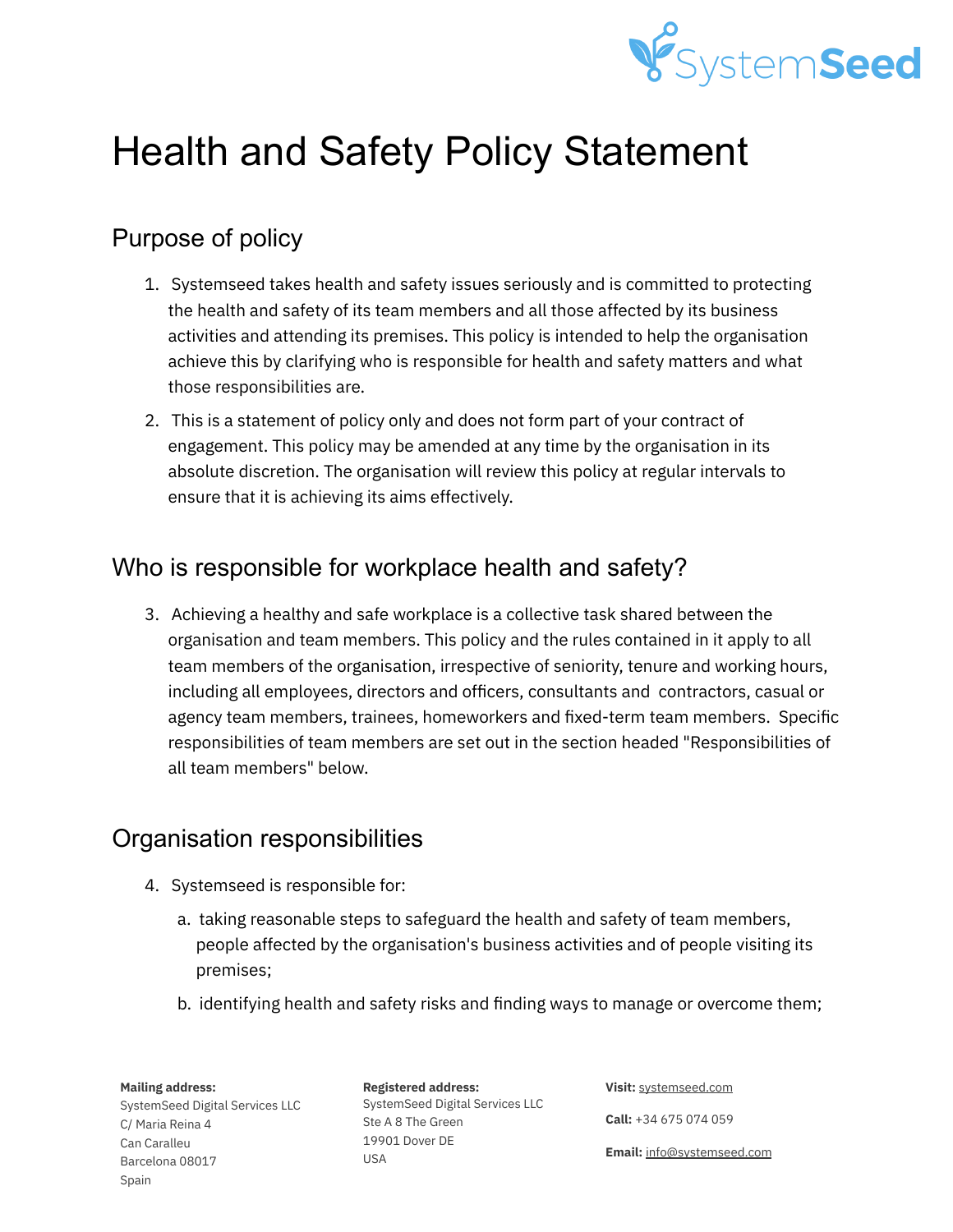

- c. providing adequate information, instruction, training and supervision to enable all team members to do their work safely, to avoid hazards and to contribute positively to their own health and safety at work. The organisation will give you the opportunity to ask questions and advise who best to contact in respect of those questions, if you are unsure about how to safely carry out your work;
- d. ensuring any health and safety representatives receive appropriate training to carry out their functions effectively;
- e. providing a health and safety induction and appropriate safety training to your role, including:
	- · Digital Computer software training;
- f. promoting effective communication and consultation between the organisation and team members concerning health and safety matters and will consult with team members directly relating to health and safety;
- g. if an epidemic or pandemic alert is issued, providing instructions, arrangements and advice to team members as to the organisation of business operations and steps to be taken to minimise the risk of infection; and
- h. regularly monitoring and reviewing the management of health and safety at work, making any necessary changes and bringing those to the attention of all team members.
- 5. Freddie Greig has overall responsibility for health and safety as the appointed HR Manager and Principal Health and Safety Officer with day-to-day responsibility for health and safety matters.
- 6. Any concerns about health and safety matters should be notified to the Principal Health and Safety Officer.

## Responsibilities of all team members

### General team members responsibilities

- 7. All team members must:
	- a. take reasonable care for their own health and safety and that of others who may be affected by their acts or omissions;

#### **Mailing address:**

SystemSeed Digital Services LLC C/ Maria Reina 4 Can Caralleu Barcelona 08017 Spain

**Registered address:** SystemSeed Digital Services LLC Ste A 8 The Green 19901 Dover DE USA

**Visit:** [systemseed.com](http://www.systemseed.com)

**Call:** +34 675 074 059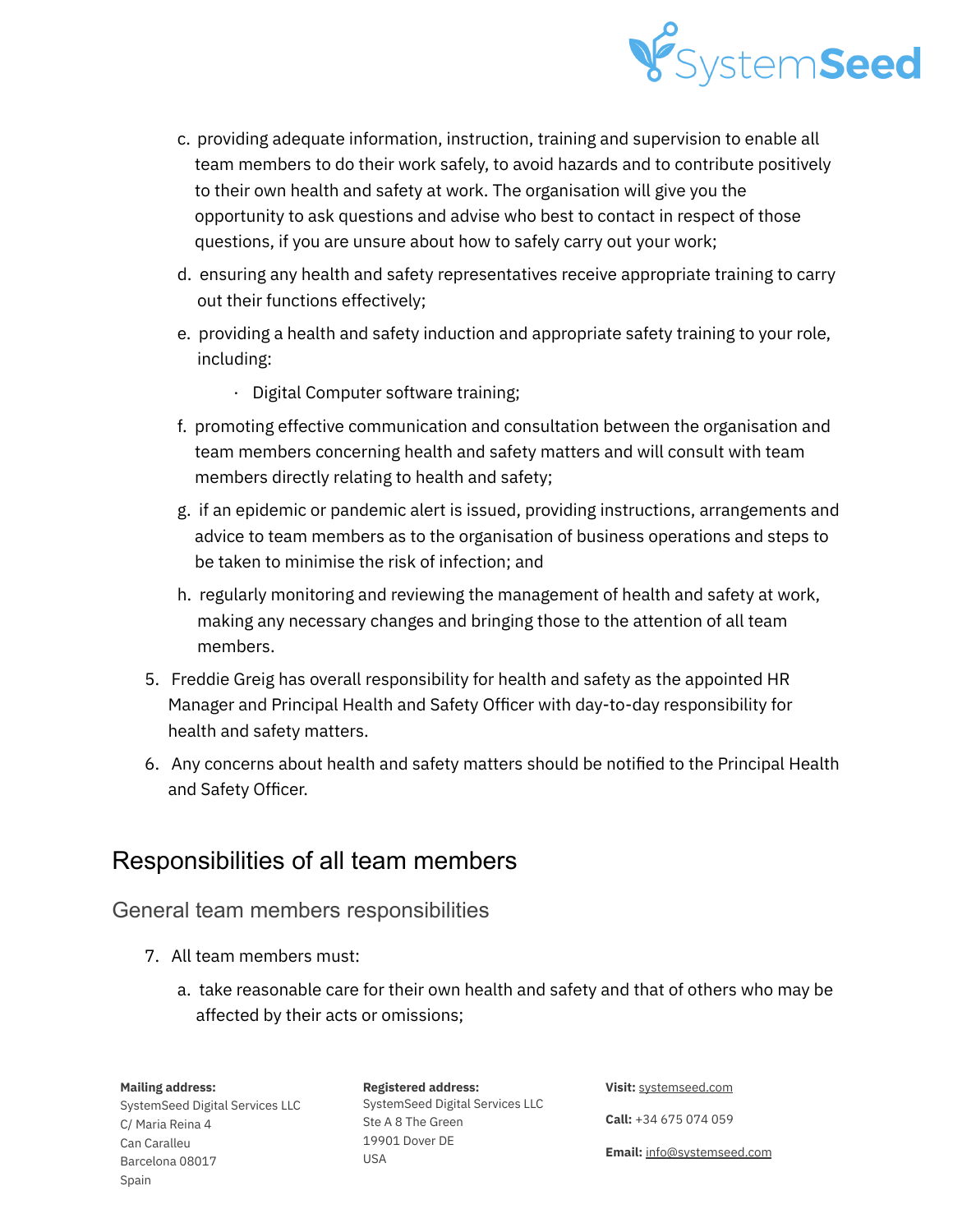

- b. co-operate with the Principal Health and Safety Officer and the organisation generally to enable compliance with health and safety duties and requirements;
- c. comply with any health and safety instructions and rules, including instructions on the safe use of equipment;
- d. keep health and safety issues in the front of their minds and take personal responsibility for the health and safety implications of their own acts and omissions;
- e. keep the workplace tidy and hazard-free;
- f. report all health and safety concerns to the Principal Health and Safety Officer promptly, including any potential risk, hazard or malfunction of equipment, however minor or trivial it may seem; and
- g. co-operate in the organisation's investigation of any incident or accident which either has led to injury or which could have led to injury, in the organisation's opinion.

Team members responsibilities relating to equipment

- 8. All team members must:
	- a. use equipment as directed by any instructions given by representatives of management or contained in any written operating manual or instructions for use and any relevant training;
	- b. report any fault with, damage to or concern about any equipment (including health and safety equipment) or its use to the Principal Health and Safety Officer, who is responsible for maintenance and safety of equipment;
	- c. ensure that health and safety equipment is not interfered with; and
	- d. not attempt to repair equipment unless suitably trained and authorised.

### Team members responsibilities relating to accidents and first aid

- 9. All team members must:
	- a. promptly report any accident at work involving personal injury, however trivial, to the Principal Health and Safety Officer so that details can be recorded in the Accident Book and cooperate in any associated investigation;

**Mailing address:**

SystemSeed Digital Services LLC C/ Maria Reina 4 Can Caralleu Barcelona 08017 Spain

**Registered address:** SystemSeed Digital Services LLC Ste A 8 The Green 19901 Dover DE USA

**Visit:** [systemseed.com](http://www.systemseed.com)

**Call:** +34 675 074 059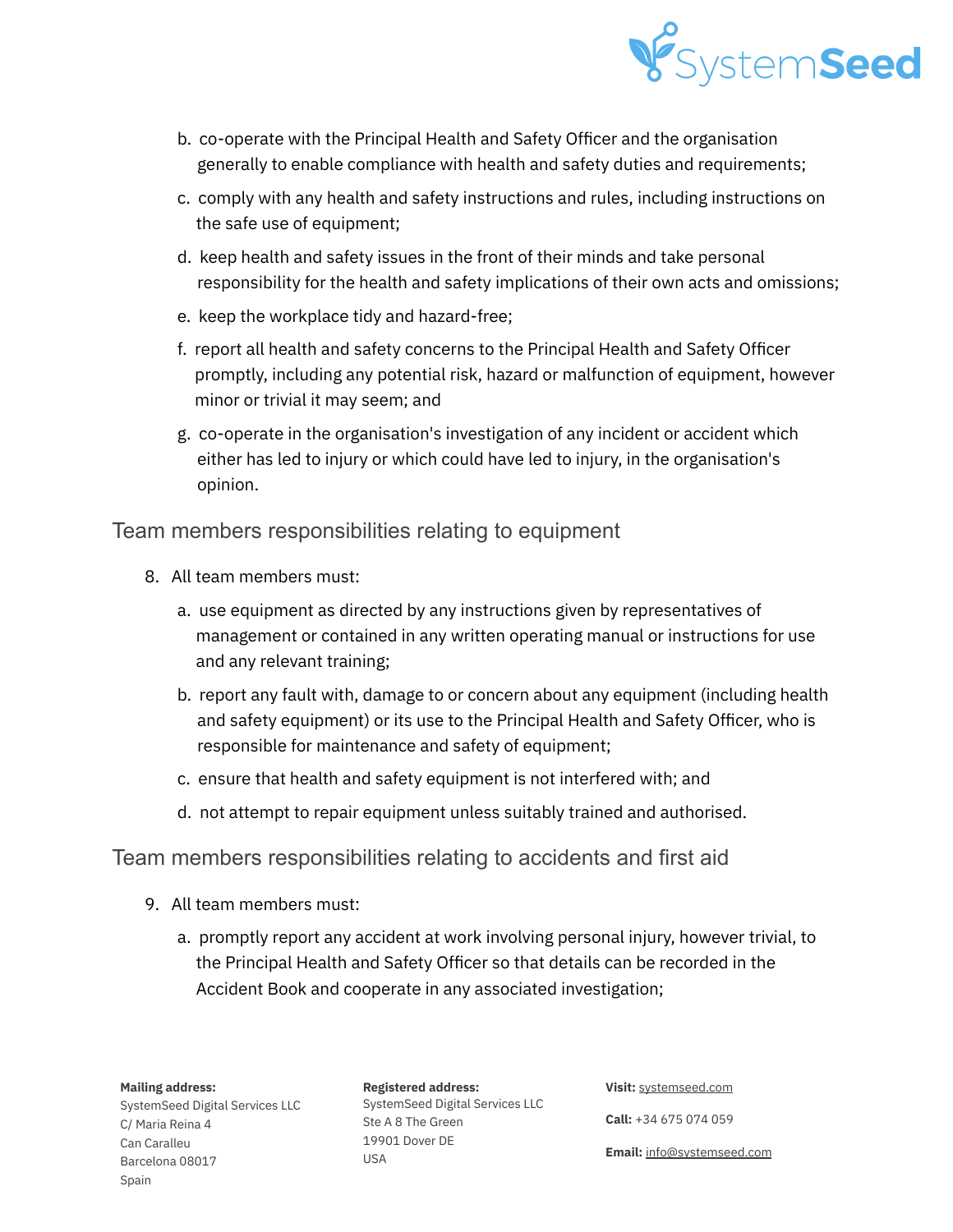

b. The Principal Health and Safety Officer is responsible for investigating any injuries or work-related disease, preparing and keeping accident records, and for submitting reports under the Reporting of Injuries, Diseases and Dangerous Occurrences Regulations 2013 (RIDDOR), where required.

## Team members responsibilities relating to Coronavirus (COVID-19)

10. Given the outbreak of Coronavirus (COVID-19), it is important that all team members members follow local guidelines as a minimum to ensure maximum safety and minimise the risk of infection. We will review these guidelines regularly to ensure they are kept up-to-date with government guidance.

# Risk assessments, display screen equipment and manual handling

- 14. Risk assessments are simply a careful examination of what in the workplace could cause harm to people. The organisation will assess any risks and consider measures to best minimise any risk. The organisation will carry out general workplace risk assessments when required or as reasonably requested by team members. Managers must ensure that any necessary risk assessments take place and the resulting recommendations are implemented. The Principal Health and Safety Officer is responsible for workplace risk assessments and any measures to control risks.
- 15. Team members who use a computer for prolonged periods of time should try, where possible to organise short breaks every few hours away from the computer screen, but may request a workstation assessment and/or an eye test by an optician by contacting the Principal Health and Safety Officer. The Principal Health and Safety Officer will then provide you with more details and make arrangements if you would like to proceed. Guidance on the use of display screen equipment can also be obtained from the Principal Health and Safety Officer.
- 16. Guidance on manual handling (for example, lifting and carrying heavy objects) can be obtained from the Principal Health and Safety Officer and where necessary training will be provided by the organisation, but the organisation will try to minimise or avoid the need for manual handling where there is a risk of injury.

#### **Mailing address:**

SystemSeed Digital Services LLC C/ Maria Reina 4 Can Caralleu Barcelona 08017 Spain

**Registered address:** SystemSeed Digital Services LLC Ste A 8 The Green 19901 Dover DE USA

**Visit:** [systemseed.com](http://www.systemseed.com)

**Call:** +34 675 074 059